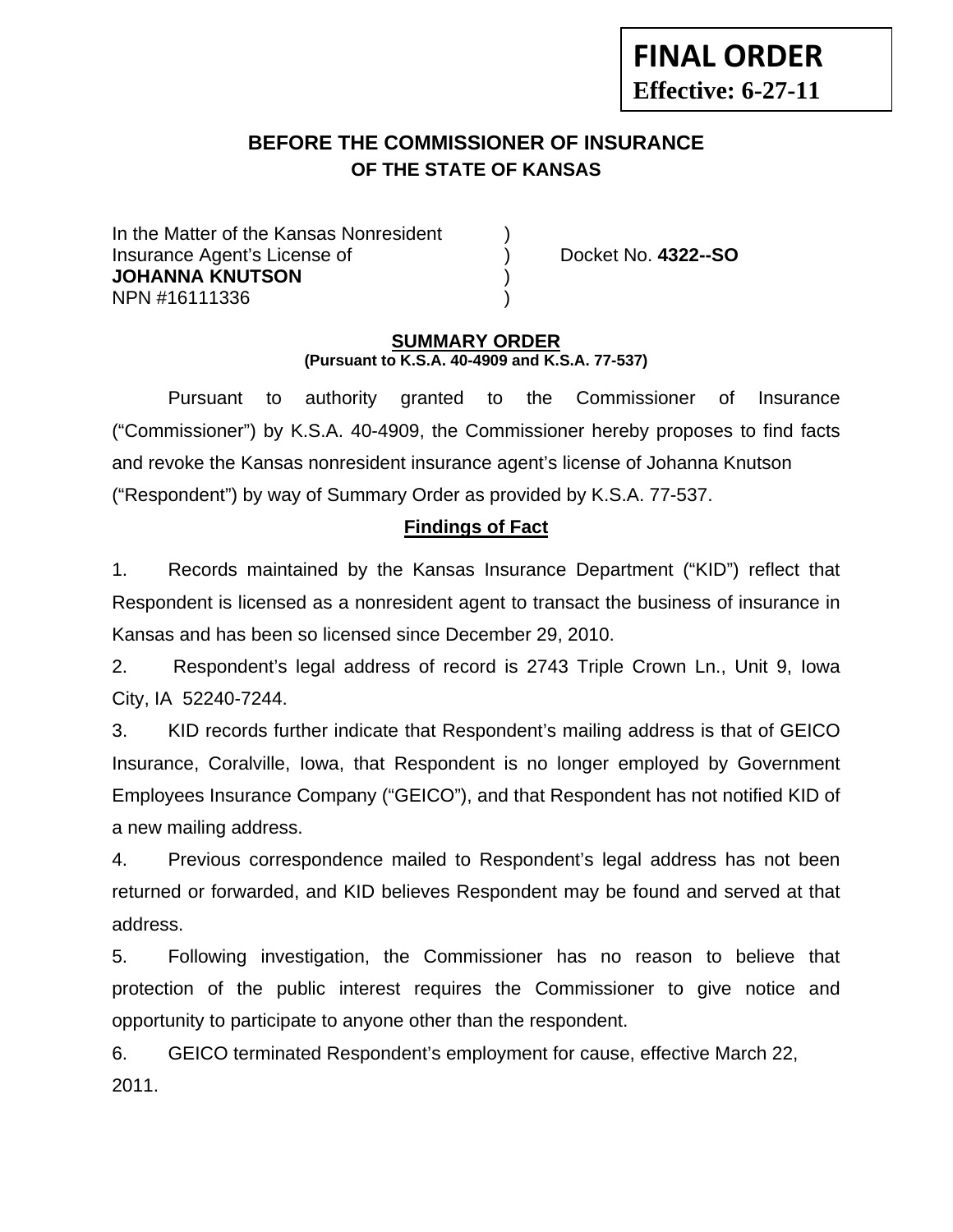7. According to GEICO, Respondent accepted an inbound call, on a recorded line,

from a consumer who initiated but did not complete the application process and

Respondent bound coverage using the consumer's credit card information without the consumer's consent.

8. By letter of May 12, 2011, counsel for KID informed Respondent of the foregoing allegations and invited Respondent to reply if she disputed them.

9. To date, Respondent has not replied, and the letter has not been returned; thus, the facts are undisputed.

# **Applicable Law**

10. K.S.A. 40-4909(a) provides, in relevant part:

"The commissioner may deny, suspend, revoke or refuse renewal of any license issued under this act if the commissioner finds that the applicant or license holder has. . .

(4) Improperly withheld, misappropriated, or converted any moneys or properties received in the course of doing insurance business. . . .

(8) Used any fraudulent, coercive, or dishonest practice, or demonstrated any incompetence, untrustworthiness or financial irresponsibility in the conduct of business in this state or elsewhere. . . .

(10) Forged another person's name to an application for insurance or to any document related to an insurance transaction. . . ." K.S.A. 2010 Supp. 40-4909(a).

11. The Commissioner may revoke any license issued under the Insurance Agents Licensing Act if the Commissioner finds that the interests of the insurer or the insurable interests of the public are not properly served under such license. K.S.A. 40-4909(b).

# **Conclusions of Law**

12. The Commissioner has jurisdiction over Respondent as well as the subject matter of this proceeding, and such proceeding is held in the public interest.

13. The Commissioner finds, based on the undisputed facts, that Respondent's license may be revoked pursuant to K.S.A. 40-4909(a)(4) because Respondent has improperly misappropriated or converted consumer funds through credit card information received in the course of doing insurance business.

2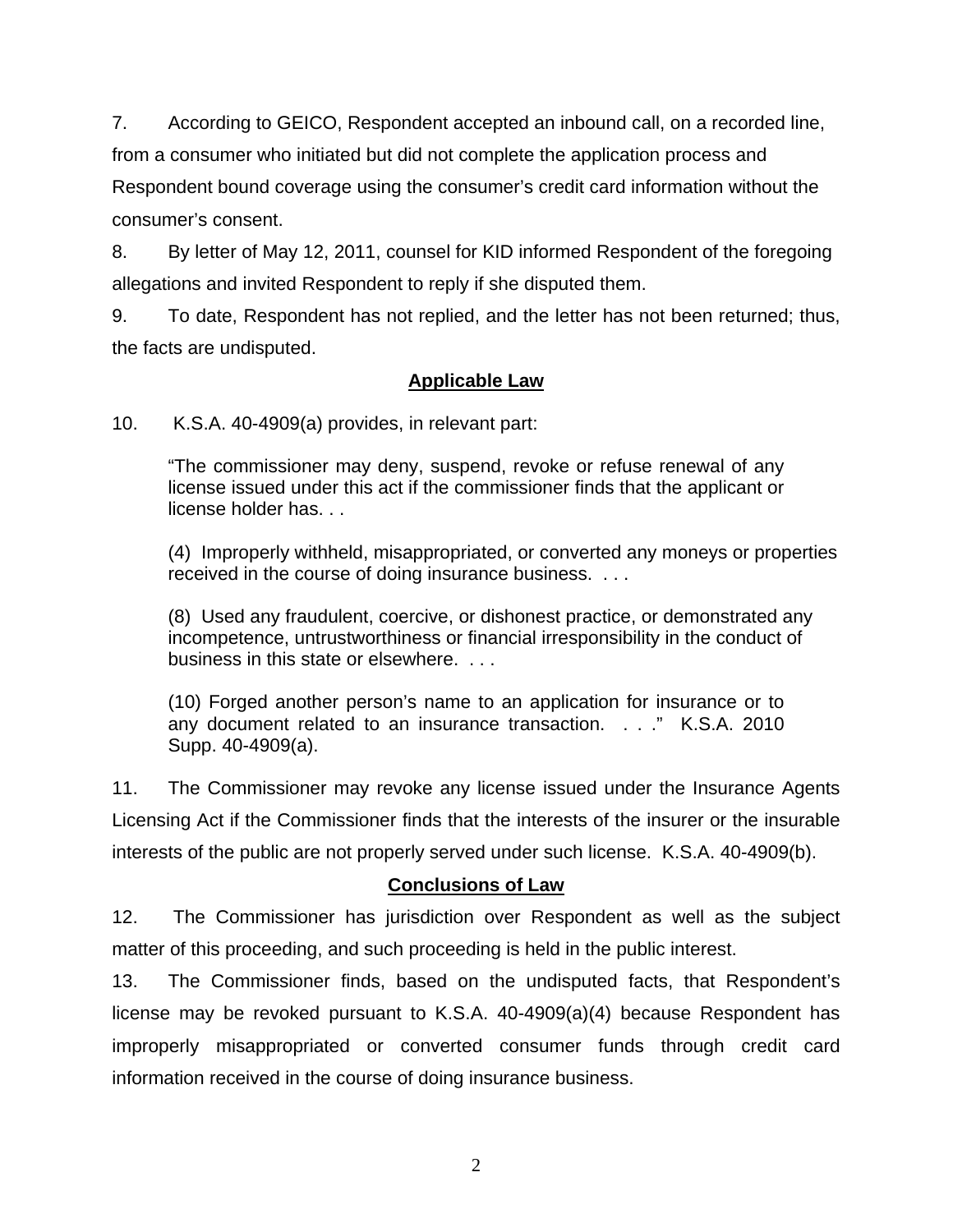14. The Commissioner also finds that Respondent's license may be revoked pursuant to K.S.A. 40-4909(a)(8) because Respondent has used a fraudulent, coercive, or dishonest practice and demonstrated incompetence, untrustworthiness or financial irresponsibility in the conduct of business.

15. The Commissioner further finds that Respondent's license may be revoked pursuant to K.S.A. 40-4909(a)(10) because Respondent has taken action that has the effect of singing another person's name to an application for insurance and/or another document related to an insurance transaction.

16. Based on the foregoing findings, the Commissioner concludes that sufficient grounds exist for the revocation of Respondent's insurance agent's license pursuant to K.S.A. 40-4909(a).

17. The Commissioner further concludes Respondent's license may be revoked pursuant to K.S.A. 40-4909(b) because such license is not properly serving the interests of the insurer and the insurable interests of the public.

18. Based on the facts and circumstances set forth herein, it appears that the use of summary proceedings in this matter is appropriate, in accordance with the provisions set forth in K.S.A. 77-537(a), in that the use of summary proceedings does not violate any provision of the law, the protection of the public interest does not require the KID to give notice and opportunity to participate to persons other than Respondent, and after investigation, KID believes in good faith that the allegations will be supported to the applicable standard of proof.

 **IT IS THEREFORE ORDERED BY THE COMMISSIONER OF INSURANCE THAT** the Kansas nonresident insurance agent's license of **JOHANNA KNUTSON** is hereby **REVOKED. It is further ordered,** that **JOHANNA KNUTSON** shall **CEASE and DESIST** from the sale, solicitation, or negotiation of insurance, doing any act toward the sale, solicitation, or negotiation of insurance, and/or receiving compensation deriving from the sale, solicitation, or negotiation of insurance conducted on and after the effective date of this order.

3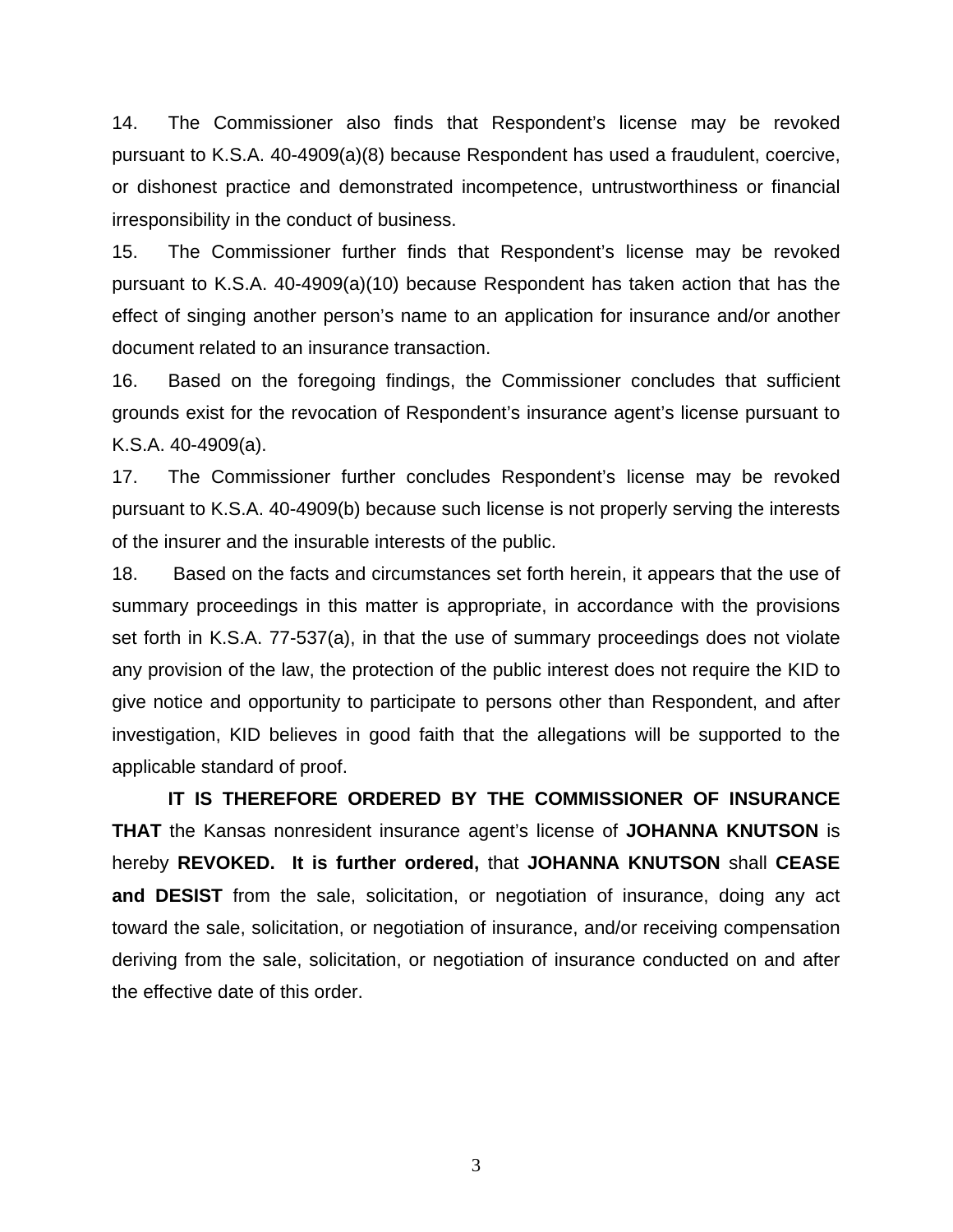### **IT IS SO ORDERED THIS \_\_9th\_\_ DAY OF JUNE 2011, IN THE CITY OF TOPEKA, COUNTY OF SHAWNEE, STATE OF KANSAS.**



/s/ Sandy Praeger Sandy Praeger Commissioner of Insurance

 \_/s/ Zachary J.C. Anshutz\_\_\_\_\_\_\_\_\_\_ Zachary J.C. Anshutz General Counsel

### **NOTICE OF RIGHTS TO HEARING AND REVIEW**

**Within fifteen (15) days of the date of service of this Summary Order, Respondent** may submit a written request for a hearing pursuant to K.S.A. 77-537 and K.S.A. 77-542. Any request for a hearing should be addressed to the following:

 Zachary J.C. Anshutz, General Counsel Kansas Insurance Department 420 S.W.  $9<sup>th</sup>$  Street Topeka, Kansas 66612

If a hearing is requested, the Kansas Insurance Department will serve notice of the time and place of the hearing and information on procedures, right of representation, and other rights of parties relating to the conduct of the hearing.

**If a hearing is not requested in the time and manner stated above, this Summary Order shall become effective as a Final Order upon the expiration of time for requesting a hearing.** In the event Respondent files a Petition for Judicial Review, pursuant to K.S.A. 77-613(e), the agency officer to be served on behalf of the Kansas Insurance Department is

 Zachary J.C. Anshutz, General Counsel Kansas Insurance Department 420 S.W. 9<sup>th</sup> Street Topeka, Kansas 66612